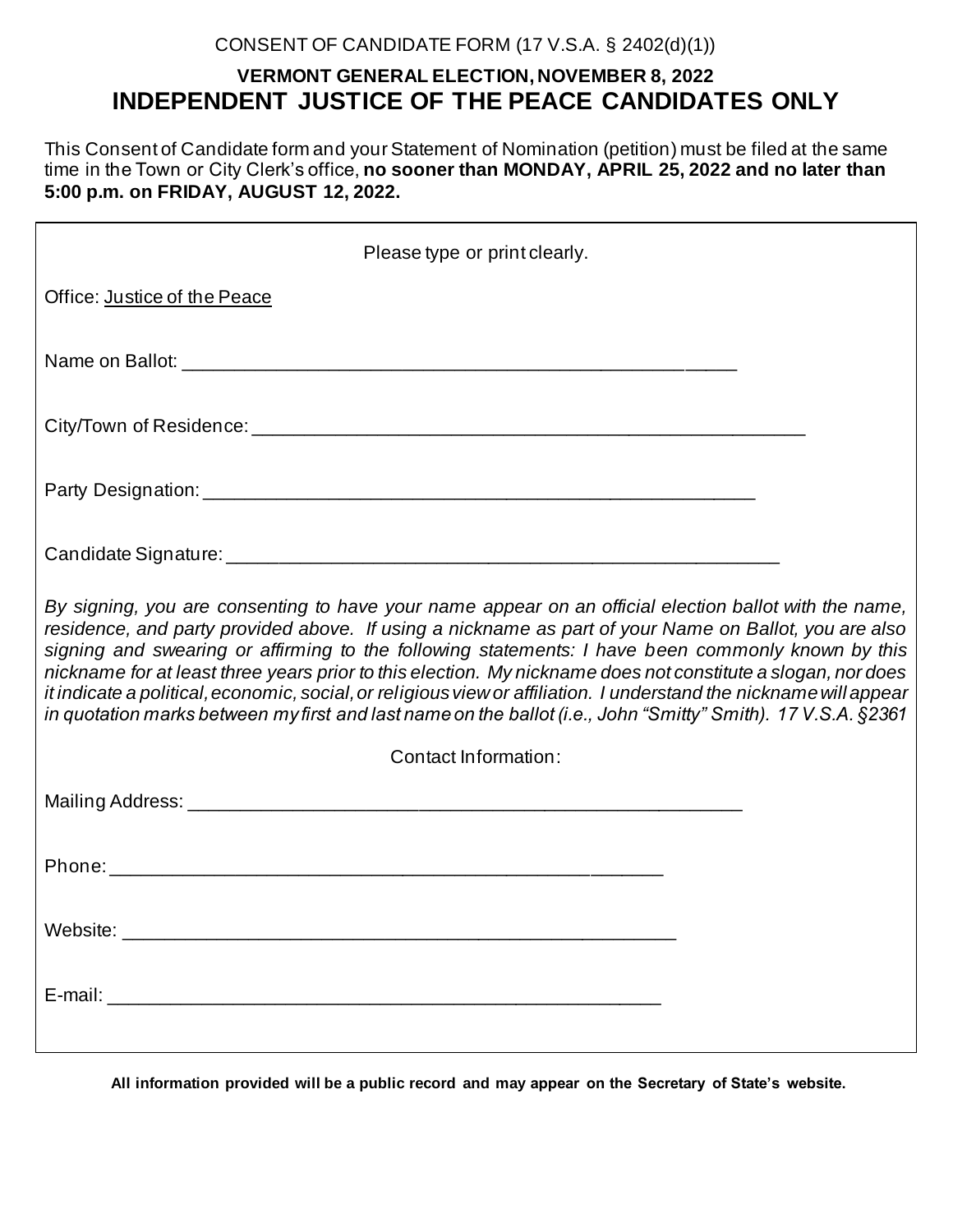# **INFORMATION FOR INDEPENDENT JUSTICE OF THE PEACE CANDIDATES GENERAL ELECTION, November 8, 2022**

#### SIGNATURES REQUIRED to be added to General Ballot – 17 V.S.A. § 2402(b)(1)(E)

For Justice of the Peace - 30 or one percent of the legal voters of the municipality, whichever is less.

# WHERE TO FILE – 17 V.S.A. § 2401

Independent candidates for Justice of the Peace file with your town or city clerk. Candidates can call the Elections Division with any questions (802) 828-2363.

# WHEN YOU FILE: 17 V.S.A. § 2402(d)(1)(B)

#### **No sooner than MONDAY, APRIL 25, 2022** and **No later than 5:00 p.m. on FRIDAY, AUGUST 12, 2022**

Note: Under Vermont law, "filed" means "deposited in the regularly maintained office of the official with whom the filing is to be made." 17 V.S.A. § 2103(13)

# CONSENT FORM: 17 V.S.A. § 2402(d)(1)

A Consent of Candidate form must be filed at the same time as your Statement of Nomination (petition). YOUR NAME WILL NOT BE PRINTED ON THE BALLOT if you fail to file both forms at the same time. Petitions will not be accepted on a rolling basis. All petition pages and the consent form must be filed at the same time.

# NAME OF PARTY: 17 V.S.A. § 2403

The political party or other name on the petition/statement shall be substantially different from the name of any political party organized in Vermont and may not be more than three words. THE WORD PARTY WILL NOT APPEAR ON THE BALLOT. It shall also be different from any name on any other statement of nomination for the same office presently on file with the Secretary of State for the same election. If party name is left blank, the word "Independent" will be printed on the ballot.

#### **INFORMATION FOR SIGNERS**

WHAT IT MEANS TO SIGN – Your signature doesn't necessarily indicate that you support the candidate.

HOW MANY PRIMARY PETITIONS YOU MAY SIGN – 17 V.S.A. §2354

There are no restrictions on the number of petitions a voter may sign.

IF YOU HAVE ANY QUESTIONS, please visit our website at<https://sos.vermont.gov/elections/> or call Elections Division in the Office of the Secretary of State at (800) 439-8683 (toll-free within VT) or (802) 828-2363.